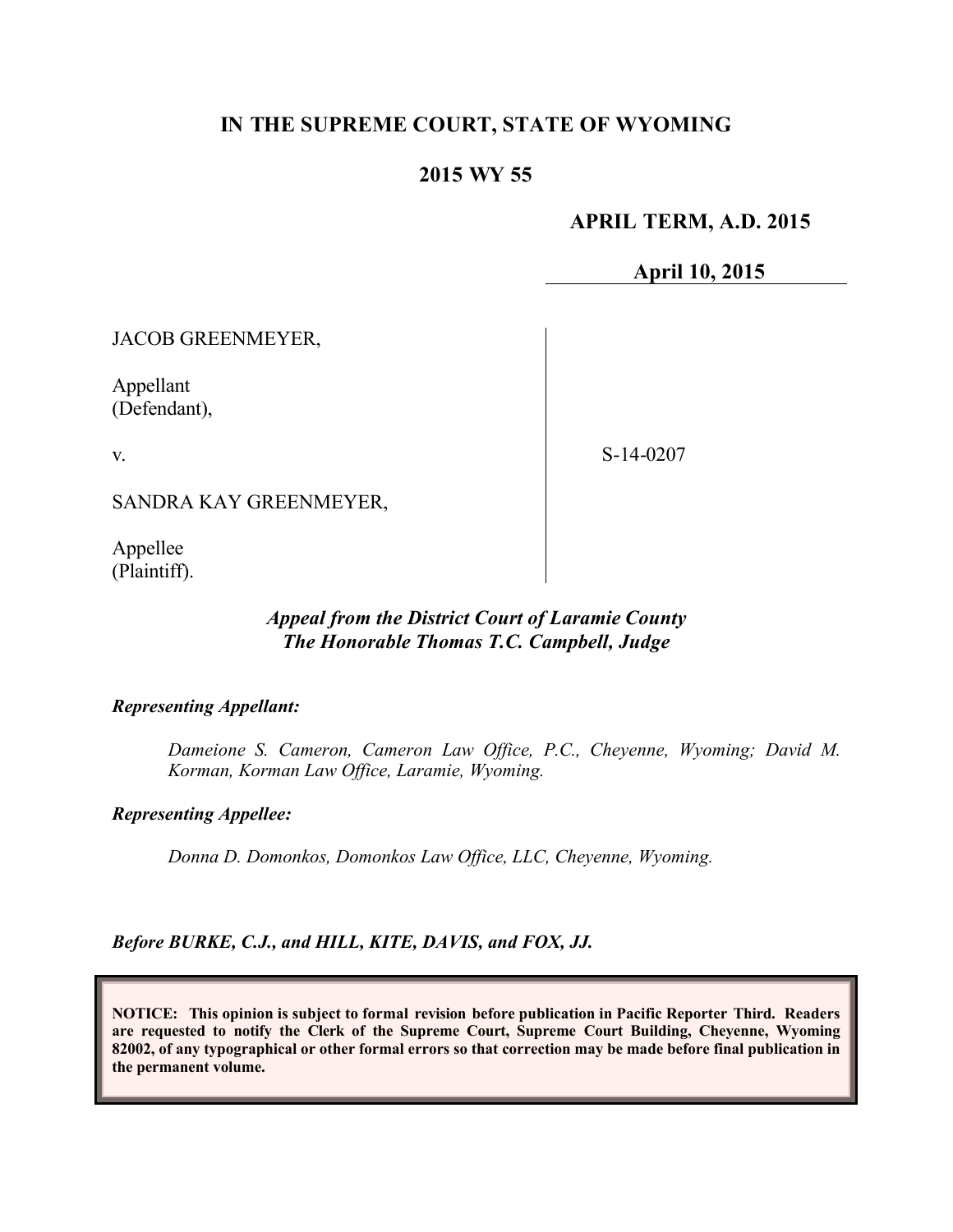### **BURKE, Chief Justice.**

[¶1] Sandra Greenmeyer was awarded a portion of Jacob Greenmeyer's railroad retirement benefits in the decree of divorce terminating their marriage. For reasons explored below, those benefits were paid to Mr. Greenmeyer. Ms. Greenmeyer filed a post-divorce motion seeking to recover the benefits. The district court granted the motion and entered judgment against Mr. Greenmeyer. He challenges that decision in this appeal. We will affirm.

#### *ISSUE*

[¶2] Did the district court err in ordering Mr. Greenmeyer to pay Ms. Greenmeyer the retirement benefits that were awarded to her in their divorce decree, but were paid to him?

## *FACTS*

[¶3] The parties married in 1968 and divorced in 1994. The divorce decree awarded Ms. Greenmeyer a portion of Mr. Greenmeyer's retirement benefits:

> That [Ms. Greenmeyer] is awarded, and the Railroad Retirement Board is directed to pay, an interest in the portion of [Mr.] Greenmeyer's benefits under the Railroad Retirement Act (45 U.S.C. 231 et seq.) which may be divided as provided by Section 14 of that Act (45 U.S.C. 231m). [Ms. Greenmeyer's] share shall be computed by multiplying the divisible portion of [Mr. Greenmeyer's] monthly benefit by a fraction, the numerator of which is the number of years [he] worked for a railroad employer during the period of the marriage 6/2/68 through 12/1/94, and the denominator shall be [his] total number of years employed by a railroad employer at retirement, and then dividing the product by two.

> Further, this Court will have continuing jurisdiction to modify this Decree of Divorce so as to assure its qualification as a Qualified Domestic Relations Order.

[¶4] Mr. Greenmeyer retired in March 2009 when he reached the age of sixty. He began receiving retirement benefits from the Railroad Retirement Board. The parties were not in communication with each other then, and Ms. Greenmeyer was unaware of his retirement until some years later. Upon reaching the age of sixty two, Ms. Greenmeyer applied for her retirement benefits. She began receiving payments in May 2013.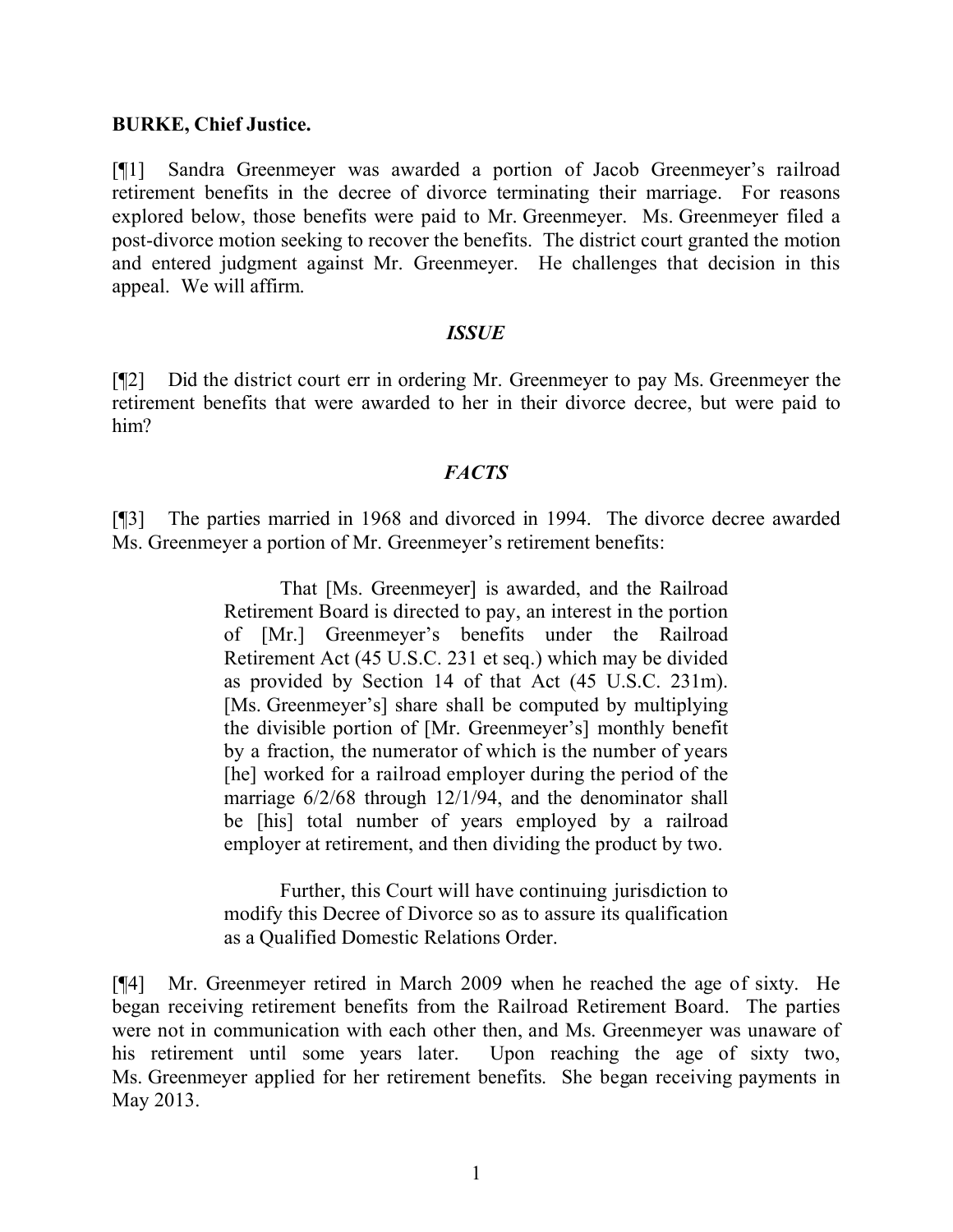[¶5] In February 2014, Ms. Greenmeyer filed a motion in the district court asserting that Mr. Greenmeyer had been receiving the retirement benefits awarded to her in the divorce decree. She sought an order requiring him to pay those benefits to her. Mr. Greenmeyer opposed the motion. He did not dispute her entitlement to the benefits she had begun receiving in May 2013, but maintained he was not responsible for the earlier payments she had not received. After a hearing, the district court granted the motion. It found that Mr. Greenmeyer owed \$680 per month from March 2009, when he retired, to May 2013, when Ms. Greenmeyer began receiving benefits, for a total judgment of \$33,320. Mr. Greenmeyer filed this timely appeal.

### *STANDARD OF REVIEW*

[¶6] Post-judgment enforcement of a divorce decree is "addressed to the sound discretion of the trial court," and is "reviewed on appeal only for an abuse of discretion." *Zaloudek v. Zaloudek*, 2010 WY 169, ¶ 7, 245 P.3d 336, 339 (Wyo. 2010). "An abuse of discretion occurs when a court's decision exceeds the bounds of reason or constitutes an error of law." *Goody v. Goody*, 939 P.2d 731, 733 (Wyo. 1997).

#### *DISCUSSION*

[¶7] As background to his argument, Mr. Greenmeyer explains that prior to 1983, the Railroad Retirement Act, 45 U.S.C. § 231 *et seq.*, generally prohibited the Railroad Retirement Board from dividing retirement benefits between former spouses. *See Hisquierdo v. Hisquierdo*, 439 U.S. 572, 99 S.Ct. 802, 59 L.Ed.2d 1 (1979). Congress responded to *Hisquierdo* by amending the Act in 1983 to allow the Board to divide retirement benefits "in order to distribute property in accordance with court-ordered property settlements pursuant to divorce." *Mahoney v. Mahoney*, 681 N.E.2d 852, 856 n.7 (Mass. 1997) (citing Pub. L. 98-76, tit. IV, § 419(a)(3), 97 Stat. 938 (1983)). The Board promulgated regulations implementing the amendments. 20 C.F.R. § 295.1. It also published an *Attorney's Guide to the Partition of Railroad Retirement Annuities* (2011) ("*Attorney's Guide*") explaining "how to effect an annuity partition" under the Act and its regulations.<sup>1</sup>

[¶8] The parties agree that their divorce decree was purposefully drafted to meet the Board's requirements for dividing Mr. Greenmeyer's retirement benefits and paying

<sup>1</sup> At the hearing on this motion, the district court and the parties made several references to the *Attorney's Guide*, and at the request of the district court, it was made part of the record in the case. As the district court explained, "Should there be an appeal, the Appellate Court should have that as well." The availability of the *Attorney's Guide* in the record has facilitated our review, and we appreciate the district court's thoughtfulness in including it.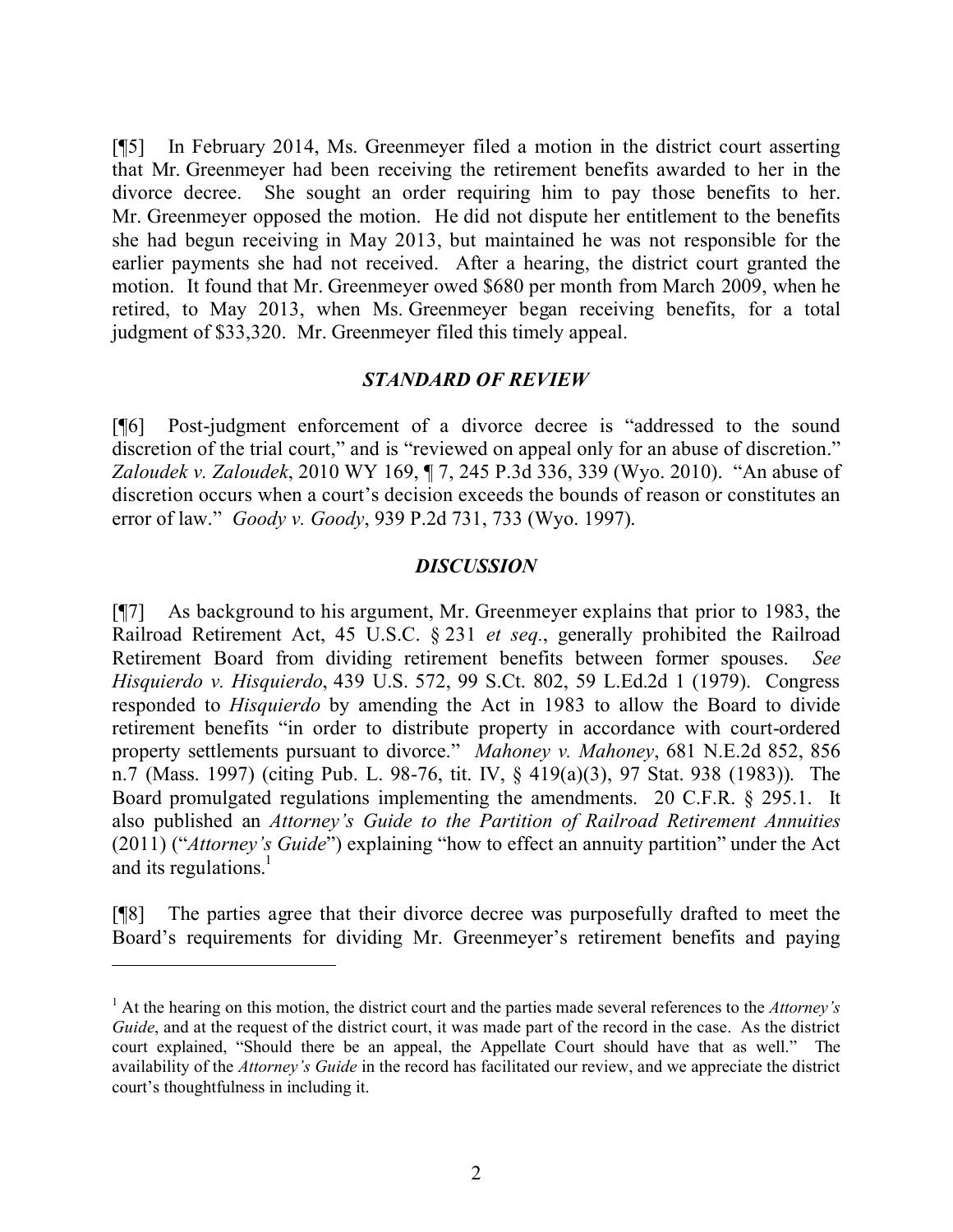Ms. Greenmeyer's portion directly to her. Such a divorce decree is referred to as a qualified domestic relations order, or QDRO. *See Wyland v. Wyland*, 2006 WY 93, 138 P.3d 1165 (Wyo. 2006). However, as Mr. Greenmeyer points out, obtaining a QDRO is only one step toward receiving payments from the Board. The Board must also be provided with a certified copy of the divorce decree. The former spouse must provide an "Agreement of Spouse or Former Spouse," a direct deposit authorization form, and a current address. *See Attorney's Guide*, 8-9.

[¶9] As the *Attorney's Guide* explains, there are different sorts of retirement benefits, some of which are not divisible under a QDRO. The employee annuity portion, referred to as a "Tier I" benefit, is not divisible. *Id*. at 1, 4. The spouse annuity or former spouse annuity is also not divisible. *Id*. at 1. Only benefits referred to as "Tier II" are divisible pursuant to a QDRO. *Id*. The retirement benefits at issue in this appeal are Tier II benefits.

[¶10] Although the record is not clear on this point, it appears that when Mr. Greenmeyer retired, he began receiving both his Tier I employee annuity and his Tier II benefits. The record also suggests that the Board provided only a single monthly payment, with no explanation of what amounts were attributable to Tier I or Tier II benefits. There is no indication that Mr. Greenmeyer knew he was receiving benefits that were not his own.

[¶11] The *Attorney's Guide* indicates that a former spouse may begin receiving her portion of the retirement benefits when the employee begins receiving his retirement benefits or when both parties reach the age of sixty two.<sup>2</sup> Id. at 9. Again, the record is not clear on this point, but it suggests that Ms. Greenmeyer did not apply for her portion of the benefits earlier because she was unaware that Mr. Greenmeyer had retired. She apparently waited until she reached the age of sixty two before she submitted the qualifying documents and information. The record does not reveal how or when she became aware of Mr. Greenmeyer's retirement. She learned the date of his retirement during the motion hearing.

[¶12] It is undisputed that Ms. Greenmeyer did not begin receiving benefits until May 2013. At that time, she began receiving direct payments from the Board, including her former spouse annuity and her portion of Mr. Greenmeyer's Tier II benefits. In her motion, Ms. Greenmeyer sought to recover her portion of the Tier II benefits that had previously been paid to Mr. Greenmeyer.

[¶13] Mr. Greenmeyer asserted that the language of the divorce decree obligated the

 $\overline{a}$ 

<sup>&</sup>lt;sup>2</sup> Other potential payment triggers are listed, but are not germane to this case.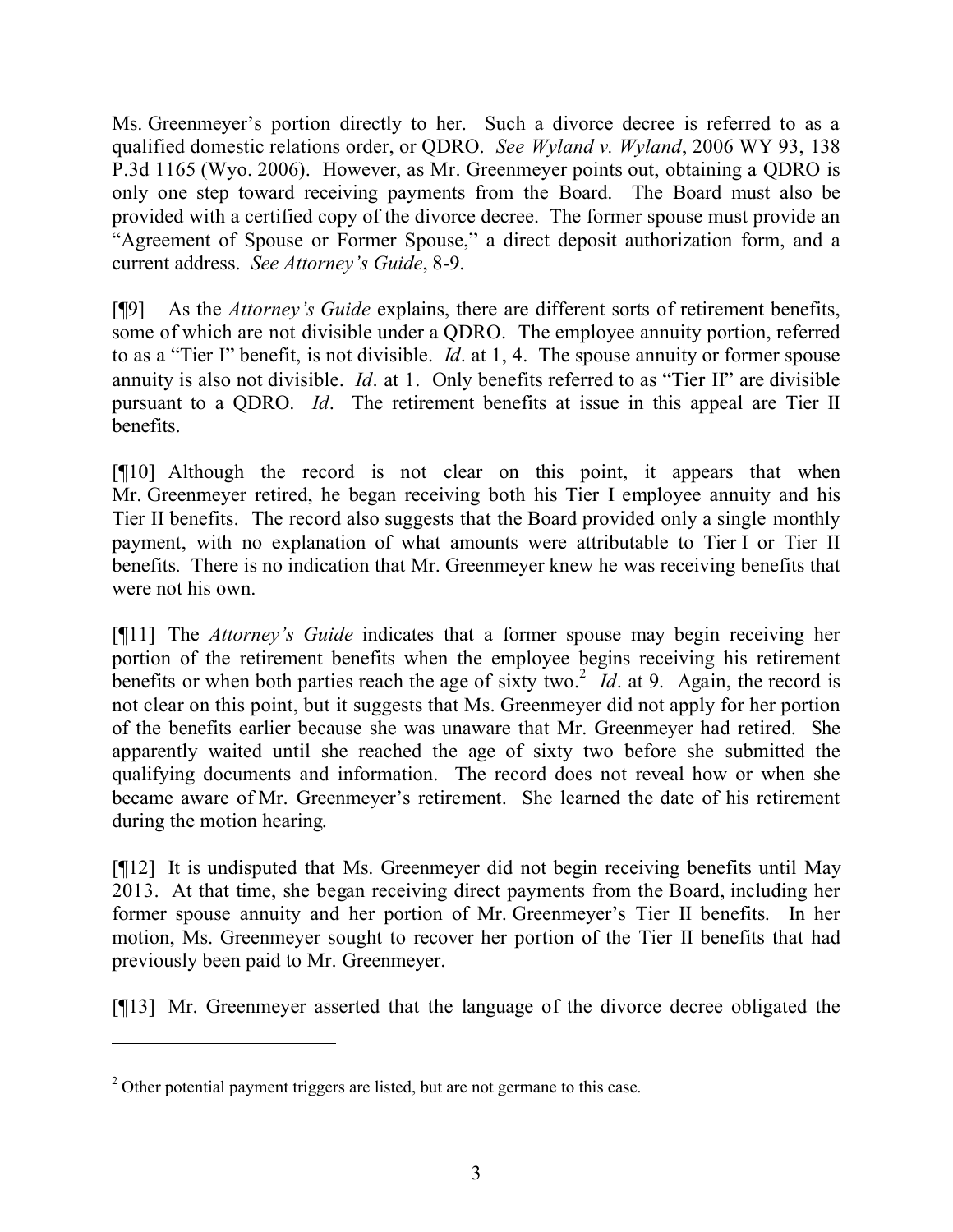Board, not him, to pay the benefits to Ms. Greenmeyer. The district court's order, he claims, incorrectly places that burden on him. In addition, Mr. Greenmeyer contends that the burden of qualifying to receive the payments rested squarely on Ms. Greenmeyer.<sup>3</sup> He claims that the Board could not legally make the payments to her until she qualified, and the district court's order improperly penalizes him for Ms. Greenmeyer's tardiness in qualifying. Further, under the Board's regulations, when a former spouse is not paid because he or she has not qualified, "no arrearage accrues to the former spouse." *Id*. at 12. On this basis, Mr. Greenmeyer claims that the district court's order conflicts with the Board's regulations.

[¶14] Our first step in analyzing Mr. Greenmeyer's claims is to consider the language of the divorce decree. The pertinent language is that "[Ms. Greenmeyer] is awarded, and the Railroad Retirement Board is directed to pay, an interest in the portion of [Mr.] Greenmeyer's benefits under the Railroad Retirement Act." Mr. Greenmeyer focuses on the provision directing the Board to make the payments. He overlooks the provision awarding the benefits to Ms. Greenmeyer.

[¶15] We have previously recognized that "retirement funds, whether vested, nonvested, or not matured, are marital property divisible upon divorce." *Wyland*, ¶ 8, 138 P.3d at 1167. As the district court concluded, Mr. Greenmeyer's retirement benefits had been so divided in the divorce decree. In granting the motion, the district court explained:

> I'm going to go to the [divorce decree], which is what I'm asked to enforce here. The focus on the Railroad Retirement Act is somewhat misplaced. The Court always has the authority to order, and did here, a percentage of retirement or employee benefits. . . . I think it's perfectly clear, reading the property settlement adopted in the decree, that the distribution of property included that once he retired, he owed her. The railroad was the mechanism of payment. It didn't matter who was going to pay the retirement. . . . [Qualifying to receive] payment directly to her was up to her. I agree with that. . . . [B]ut he cannot benefit to the tune of

 $\overline{a}$ 

<sup>&</sup>lt;sup>3</sup> Although the *Attorney's Guide* indicates that the former spouse must complete and submit the "Agreement of Spouse or Former Spouse," the direct deposit authorization form, and a current address, it does not specify which party must submit the certified divorce decree. However, it does state that if the divorce decree is submitted before the employee becomes eligible for benefits, the Board will file the order in its records and notify the former spouse when the employee does become eligible. *Id*. at 11. If either party had submitted the decree to the Board immediately after the divorce decree was entered in 1994, the complications seen in this litigation might have been avoided.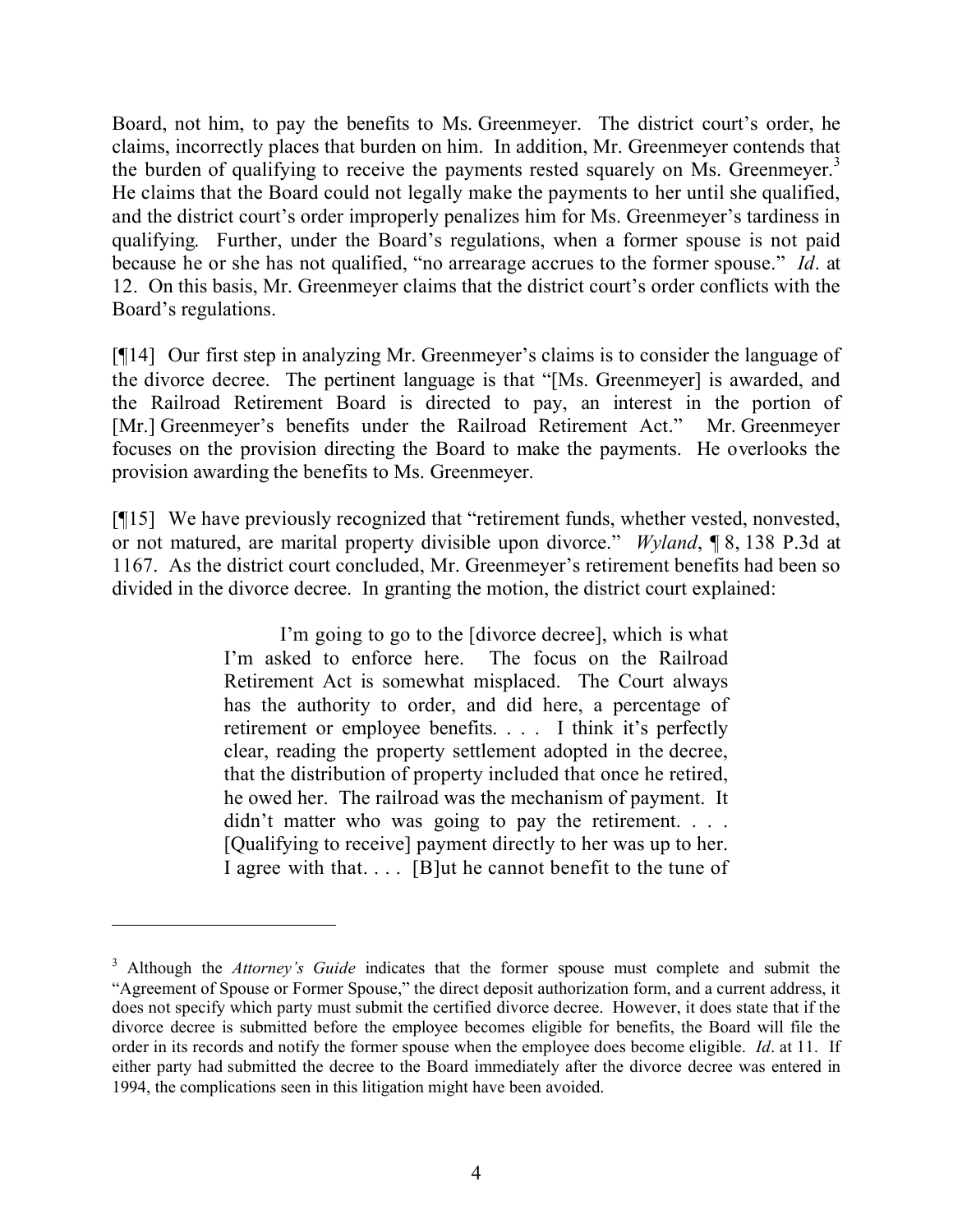\$600 a month when it clearly was not his, it was hers under this distribution.

[¶16] We considered a comparable situation in *Young v. Young*, 709 P.2d 1254 (Wyo. 1985), in which the divorce decree awarded Ms. Young a portion of Mr. Young's oil and gas royalties. Mr. Young assigned the interests to her as ordered, but Ms. Young "failed to file the assignment for record in some counties and to notify some crude oil purchasers of her interest. The result was that, in many instances, [he] was paid royalties that should have gone to [her]." *Id.* at 1255. When Ms. Young sought to recover her royalties from Mr. Young, he argued he should not be required to pay because it was her obligation to file the assignments. We concluded, however, that Mr. Young had converted her property, and Ms. Young was entitled to recover it. *Id*. at 1257.

[¶17] The district court's analysis is consistent with our decision in *Young*, and with other previous decisions regarding the division of retirement plans upon divorce. When the divorce decree awarded a portion of Mr. Greenmeyer's retirement benefits to Ms. Greenmeyer, that portion became her property, even if she would not receive payments until later. *See Forney v. Minard*, 849 P.2d 724, 727 (Wyo. 1993). The benefits still belonged to Ms. Greenmeyer, even though the Board had paid them to Mr. Greenmeyer. Mr. Greenmeyer may be correct that the Board is not liable to Ms. Greenmeyer for arrearages, but that does not settle the question of his liability.

[¶18] The district court's observation that the railroad was merely a "mechanism" for Ms. Greenmeyer to receive payments is also consistent with our characterization of a division of retirement benefits under the Uniformed Services Former Spouses Protection Act, 10 U.S.C.S. § 1408. *See Forney,* 849 P.2d at 730; *see also In re Marriage of Drexler*, 315 P.3d 179, 181 (Colo. Ct. App. 2013) ("A QDRO is a mechanism . . . to allow a former spouse to receive all or a portion of the benefits owed to a participant under a retirement plan."). Regardless of the mechanism of payment, however, the divorce decree awarded certain retirement benefits to Ms. Greenmeyer, and she is entitled to recover her property from Mr. Greenmeyer.

[¶19] One additional argument made by Mr. Greenmeyer merits attention. The district court ordered him to pay four years' worth of retirement benefits to Ms. Greenmeyer, with a resulting judgment of more than thirty thousand dollars. He asserts that this decision "raises the specter of [a party] sitting on her rights for an even longer period of time," resulting in an extremely large judgment and "a vast amount of uncertainty." We understand these concerns, but also recognize that a party who sits on her rights too long may find her claims barred by laches, estoppel, or other defenses. In the *Young* case, for example, the applicable statute of limitations barred Ms. Young from recovering royalty payments made to Mr. Young more than four years prior to her filing suit. *Id.*, 709 P.2d at 1260.